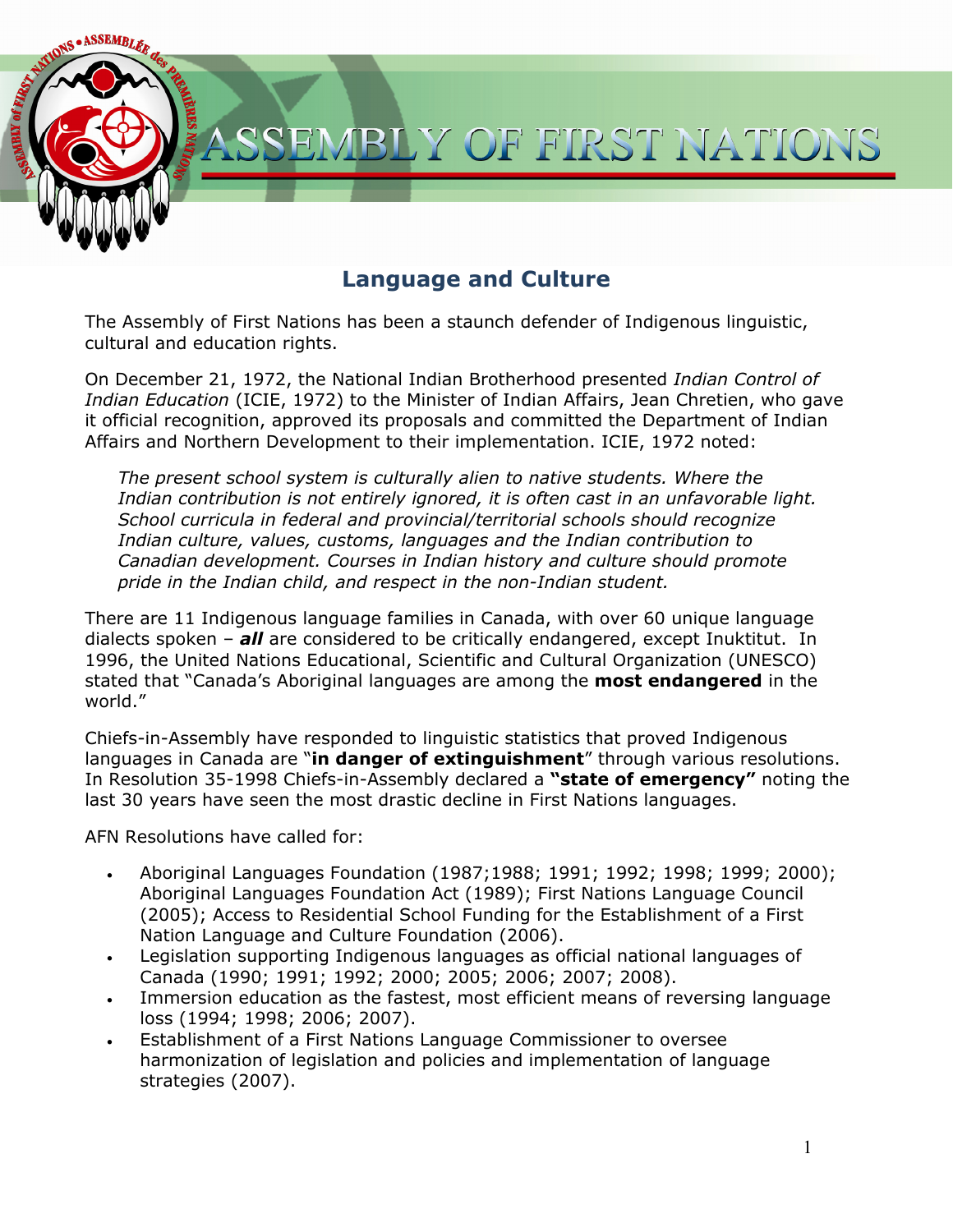

### **CURRENT STATE OF LANGUAGE & CULTUREi**

According to the 2008-2010 First Nations Regional Health Survey:

- Almost half (49.7%) of all First Nation children were reported to be able to speak or understand a First Nations language.
- 86% of youth (12 to 17 years old) living in nearly every First Nation and northern community felt that learning their own Indigenous language was "very important" or "somewhat important."
- More than half (56.3%) of First Nation youth across Canada reported speaking or understanding their own languages.
- More than 4 of every 5 First Nation youth feel that learning their own First Nations languages is either 'very important' or 'somewhat important' to themselves and to their First Nation.
- 83% of First Nation adults say they feel their cultures on-reserve and in northern communities had either improved or stayed the same.
- 67% of First Nation adults "sometimes" participated in cultural events in their territories.
- 4 out of 5 First Nation adults considered traditional ceremonies or spirituality at least "somewhat" important, although young adults were less likely to feel the same way.

### **FEDERAL FUNDING FOR INDIGENOUS LANGUAGES**

#### **Funding for Schools – Aboriginal Affairs and Northern Development Canada (AANDC)**

Originally, the national funding formula allocated **\$215 per student** for First Nation schools to support First Nations languages, based on the salary of one language teacher for 200 students. It is estimated that about \$15 million was allocated to all Band Schools in 2008.

An example of how AANDC Regional Offices applied their own formula can be found in Quebec, where this amount was reduced to **\$185 per student** for First Nations languages. An additional amount of \$190 per student was given for teaching French.

### **Funding to Communities – Canadian Heritage (CH)**

The Aboriginal Languages Initiatives (ALI) provides \$5 million for First Nations, Inuit and Métis communities. The amount allocated for First Nations is \$3.75 million.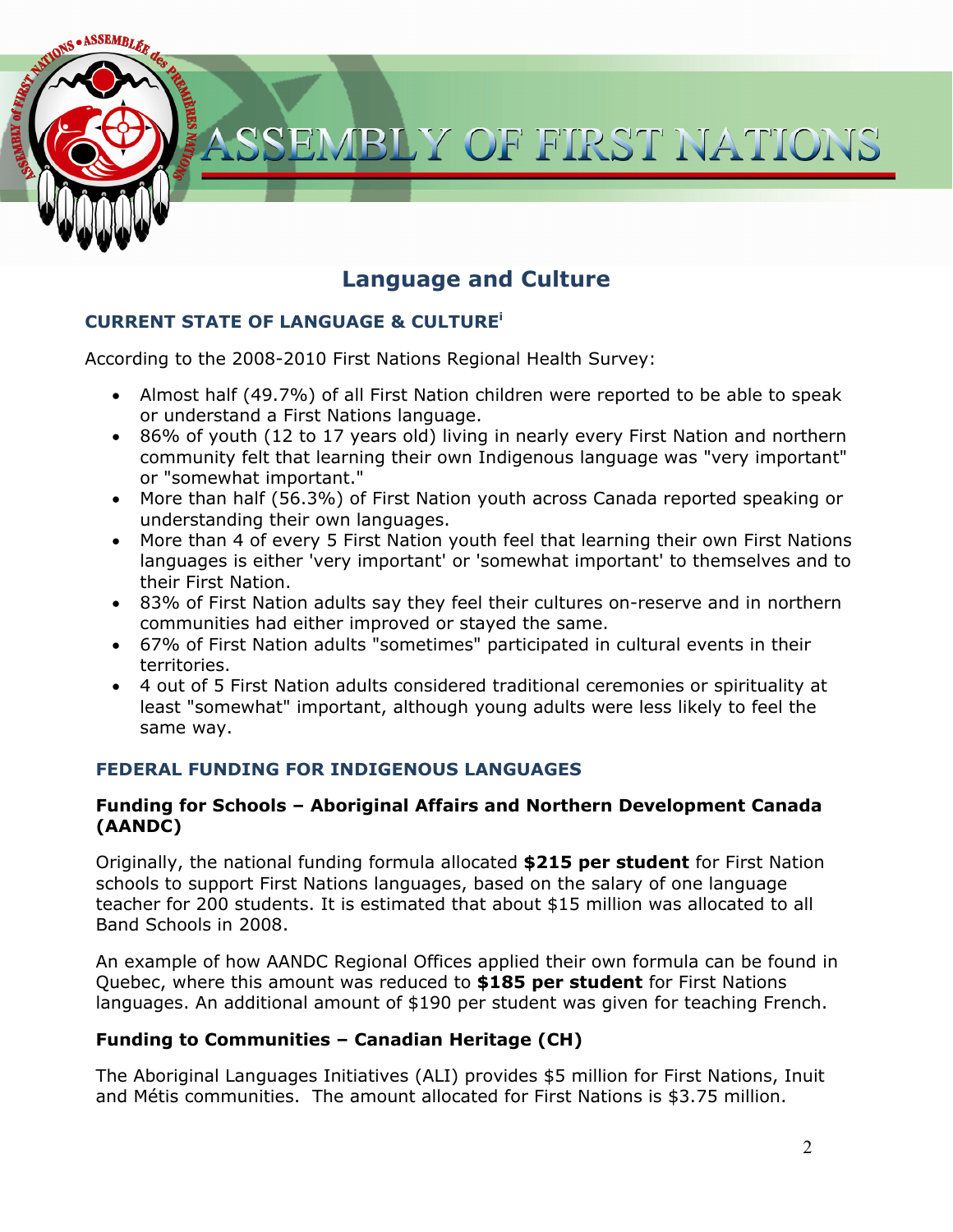

The regional formula applied by CH is $$100,000$  per region + number of languages within that region. Funding is described as "notional," meaning that if a region does not use all their funding, it can be reallocated to another region. In addition, \$8 million is provided to Northern Aboriginal Broadcasting and dedicated funding to the Territorial Language Accords (NWT: \$1.9 million; Yukon: 11 Self-Government Agreements receive funding directly and three First Nations have CH Territorial Language Accords).

### **FEDERAL/PROVINCIAL FUNDING FOR "MINORITY" FRENCH & ENGLISH EDUCATION**

The *Roadmap for Canada's Linguistic Duality 2008-2013: Acting for the Future,* notes that Canadian Heritage provides \$611.0M for minority and second-language education.

### **Provincial Costs per Pupil for Francophone & Anglophone Education**

Generally, there is a wide variance between funding provided to Francophone and Anglophone Divisions or School Boards. A few examples:

| <b>ALBERTA</b>             | Francophone Authorities<br>\$15,252     | Anglophone Boards<br>\$8,840      |
|----------------------------|-----------------------------------------|-----------------------------------|
| <b>BRITISH COLUMBIA</b>    | ConseilScolaire Francophone<br>\$13,520 | <b>Other Districts</b><br>\$8,043 |
| <b>NFLD &amp; LABRADOR</b> | ConseilScolaire Francophone<br>\$23,020 | <b>Other Districts</b><br>\$8,050 |
| <b>ONTARIO</b>             | <b>Commission Scolaires</b><br>\$14,652 | English School Boards<br>\$9,776  |

However, the funding gap per student in Quebec between French and English school boards is only about \$324.

#### **Estimating Costs for Indigenous Language and Cultural Education**

In 2009, the First Nations Education Council (FNEC)<sup>ii</sup> estimated that First Nation language funding required approximately **\$126.6 million annually**, based on provincial funding for official languages. The amount would vary according to the language program, whether it was language immersion, second language or per credit.

In 2007, the *First Nations National Language Strategy* was endorsed by Chiefs-in-Assembly. Costs to implement this strategy were estimated at approximately